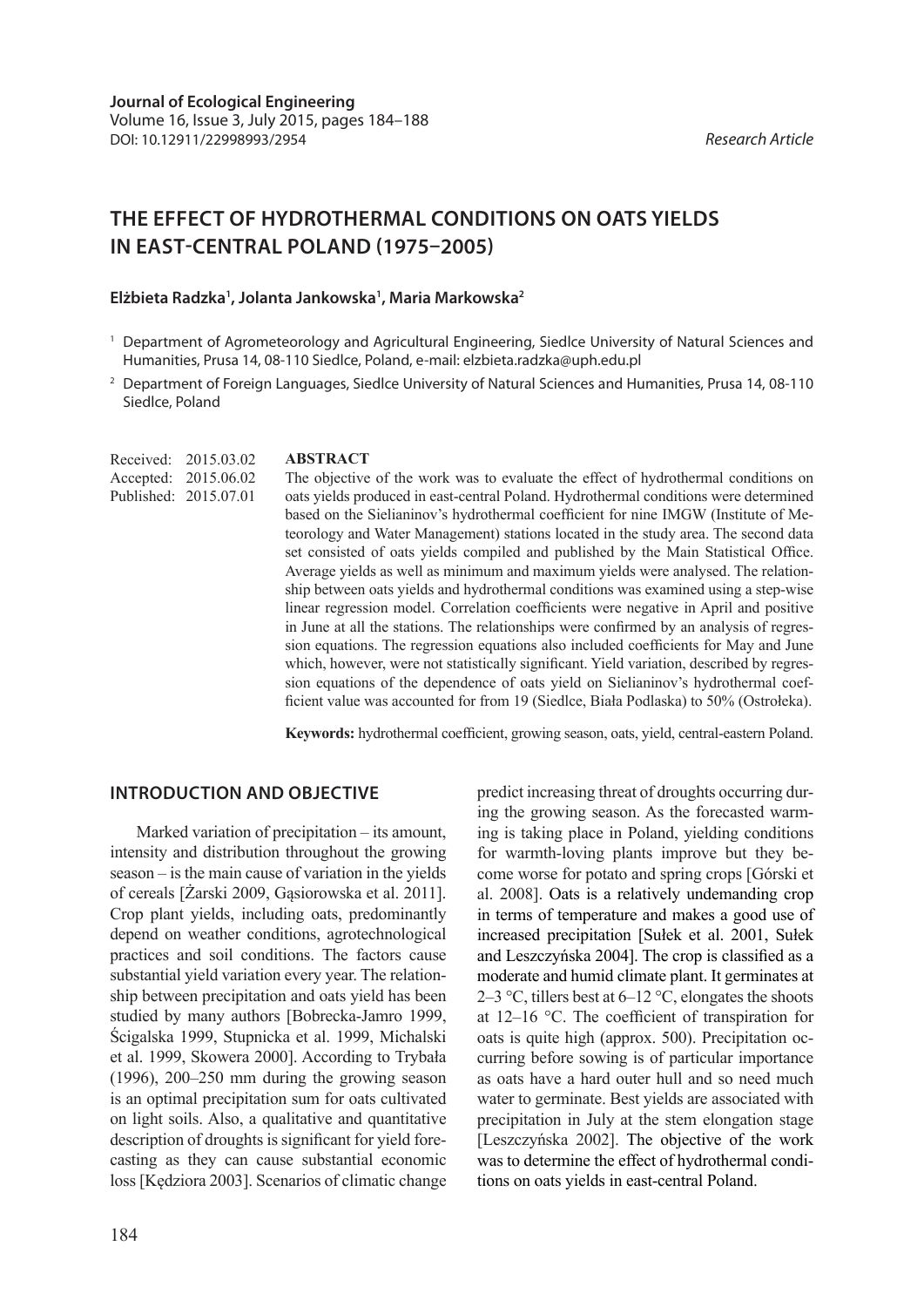#### **MATERIALS AND METHODS**

Meteorological data for 1975–2005 was obtained from the Institute of Meteorology and Water Management in Warsaw. Observations were taken at nine synoptic and climatic stations which are located in Ostrołka, Szepietowo, Białowieża, Pułtusk, Legionowo, Siedlce, Biała Podlaska, Sobieszyn and Włodawa (Tabela 1). The stations were selected so as to represent different former provinces in the study area (administrative division before 1999) (Tabela 2). Hydrothermal conditions were assessed based on the Sielianinov's hydrothermal coefficient.

The second dataset consisted of oats yields produced over 1975–2005 and compiled by the Main Statistical Office (Yields and harvests of main agricultural crops in 1975–1977, Output of main agricultural and horticultural crops in 1978– 1991, Output of main agricultural crops according to provinces and producer groups in 1992–2005).

The relationship between oats yields and the values of Sielianinov's hydrothermal coefficient was determined by calculating linear correlation coefficients and checking their significance at the significance level of  $\alpha = 0.05$ . Also, the relationship was examined by multiple linear regression according to the following model:

 $Y = b_0 + b_1x_1 + b_2x_2 + ... + b_nx_n,$ 

where: Y – dependent variable (yield),

 $x_1, x_2, ..., x_n$  – explanatory variables,

 $b_0$  – free term,

 $b_1, b_2, ..., b_n$  – regression coefficients which represent the rate of change of dependent variable (Y) if the independent variable (x) increases by one unit, the remaining values being constant.

**Table 1.** Geographic coordinates of synoptic and climatic IMGW stations in east-central Poland

|                    | Geographic coordinates | $H_{\rm s}$       |            |
|--------------------|------------------------|-------------------|------------|
| Station            | $\varphi$ °            | $\lambda^{\circ}$ | $m$ a.s.l. |
| Ostrołęka          | 53°05'                 | 21°34'            | 95         |
| <b>IBiałowieża</b> | 52°42'                 | 23°51'            | 164        |
| <b>Włodawa</b>     | 51°33'                 | 23°32'            | 163        |
| Szepietowo         | 52°51'                 | 22°33'            | 150        |
| Legionowo          | 52°24'                 | 20°58'            | 93         |
| Biała Podlaska     | 52°02'                 | 23°05'            | 133        |
| Sobieszyn          | 51°37'                 | $22^{\circ}09'$   | 135        |
| <b>I</b> Pułtusk   | 52°44'                 | 21°06'            | 95         |
| Siedice            | $52^{\circ}$ 11'       | $22^{\circ} 16'$  | 146        |

Explanations:  $\varphi^{\circ}$ – latitude,  $\lambda^{\circ}$ – longitude, H<sub>s</sub> – elevation above sea level.

|  |                                  |  | <b>Table 2.</b> Administrative division of east-central Po- |  |
|--|----------------------------------|--|-------------------------------------------------------------|--|
|  | land including selected stations |  |                                                             |  |

| Station        | Administrative<br>division (provinces)<br>in 1975-1998 | Administrative<br>division (provinces)<br>in 1999-2005 |
|----------------|--------------------------------------------------------|--------------------------------------------------------|
| Ostrołęka      | ostrołęckie                                            | mazowieckie                                            |
| Pułtusk        | ciechanowskie                                          | mazowieckie                                            |
| Legionowo      | warszawskie                                            | mazowieckie                                            |
| Siedice        | siedleckie                                             | mazowieckie                                            |
| Szepietowo     | łomżyńskie                                             | podlaskie                                              |
| Białowieża     | białostockie                                           | podlaskie                                              |
| Biała Podlaska | bialskopodlaskie                                       | lubelskie                                              |
| Sobieszyn      | lubelskie                                              | lubelskie                                              |
| Włodawa        | chełmskie                                              | lubelskie                                              |

Regression equations were obtained by means of step-wise regression procedure. In the linear models presented (equations describing yield) values of t-Student statistic ( $|temp.|\geq t\alpha$ ) indicate significance of estimated regression parameters. The coefficient of determination  $(R^2)$  was calculated for each equation.

## **RESULTS AND DISCUSSION**

Crop husbandry needs information on hydrothermal conditions so it is important to examine them in view if water shortages occurring and increasing in Poland. The lowest values of hydrothermal coefficient K are obtained for westcentral and central Poland. In recent years, a decline (from 32.8 to 4.5%) in the area of Poland where quite wet conditions prevail  $(1.6 \le K \le 2.0)$ in the summer has been observed coupled with an increase (from 14.4 to 44.3%) in the area with quite dry conditions  $(1.0 \le K \le 1.3)$  [Skowera] 2014]. Hydrothermal conditions in Poland vary from region to region. Average values of Sielianinov's hydrothermal coefficient during the growing season (April-September) in eastcentral Poland from 1971 to 2005 ranged from 1.38 to 1.46 [Radzka, 2014].

Figure 1 demonstrates a description of oats yields in individual former provinces (administrative division from 1975 to 1998) of east-central Poland in the study years.

The average oats yield produced in the study area from 1975 to 2005 was 23.4 dt·ha-1, the maximum yield was 29.1 dt·ha<sup>-1</sup> (chełmskie) and the minimum yield was 14.6 dt·ha-1 (ostrołęckie). In the study by Kołodziej and Kulig [2007] based on results of field experiments with oats cv Jawor in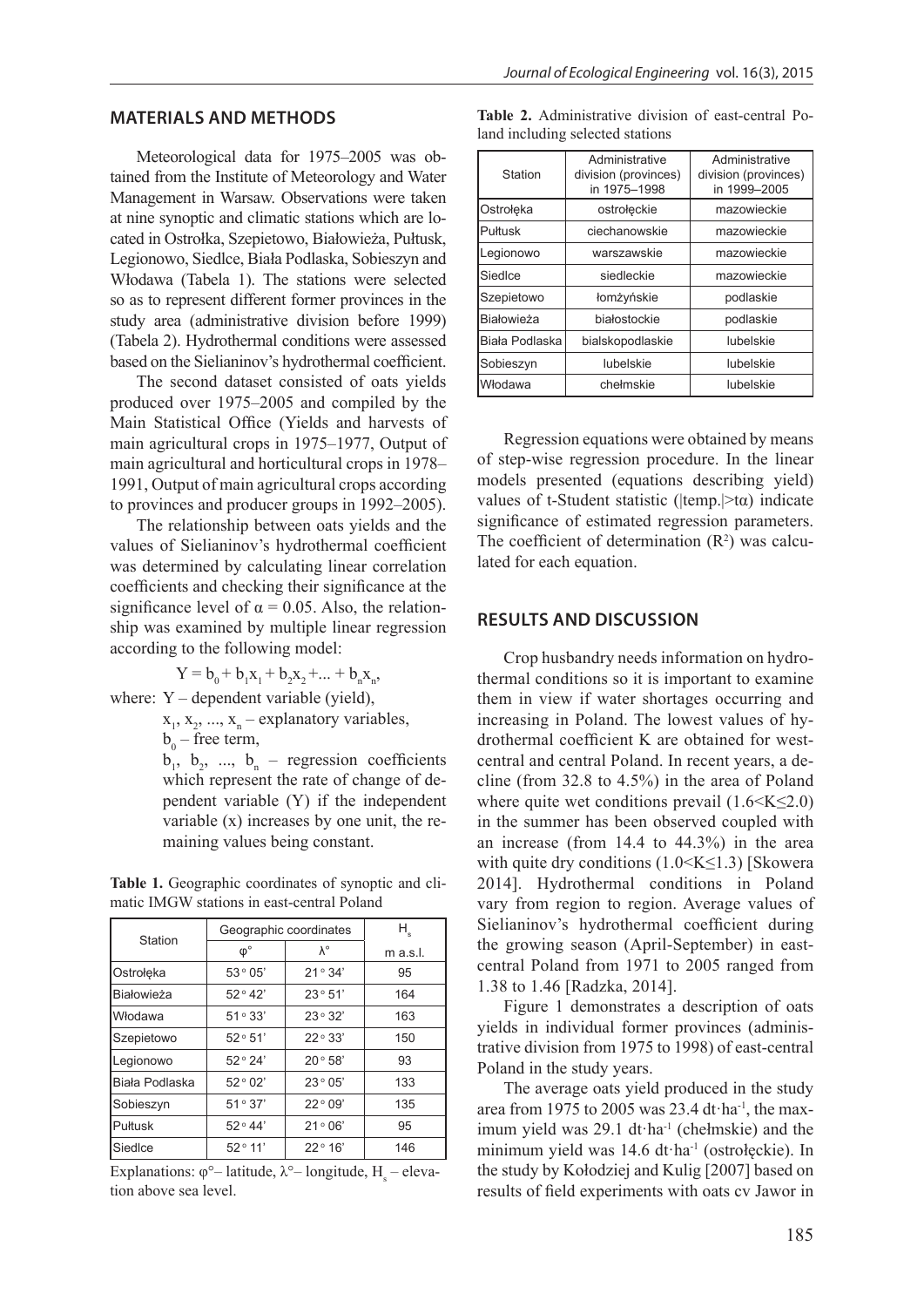

Figure 1. Values of average (Y), lowest (Ymin) and highest (Ymax) yields of oats in individual former provinces of east-central Poland in the years 1975–2005

1992–2003 at three COBORU (Research Centre for Cultivar Testing) stations, average oats yields were much higher and ranged from 37.1 to 84.6 dt·ha-1. According to Budzyński and Krasowicz [2008], satisfactory levels of cereal yields depend on natural conditions, the right share of cereals in rotation and appropriate application of biological and agrotechnological progress.

Table 3 presents correlations between oats yields and hydrothermal conditions. Correlation coefficients were negative in all the stations in April but they were significant only for Białowieża, Szepietowo and Sobieszyn. Increasing intensity of droughts in June contributed to a significant decline in oats yields. In the remaining months of the growing season, there was no significant effect of hydrothermal conditions on oats yields. As a rule, high cereal yields are obtained when precipitation is low in winter and in April with higher rainfall during shoot elongation

and flowering. If water shortages occur at these stages, and are accompanied by high air temperatures, yield structure gets worse [Bombik et al. 1999, Radzka et al. 2013]. Oat plants are prone to water deficit at initial growth stages and grain filling. Precipitation during the growing season has a significant effect on fat yield, as well [Pisulewska et al. 2011]. The relationship between oats yields and hydrothermal conditions in east-central Poland from 1975 to 2005 are presented in table 4.

Values of Sielianinov's coefficient for June entered all the regression equations. Regression coefficients for June were positive and significant at four stations (Ostrołęka, Legionowo, Biała Podlaska, Włodawa). A one unit increase in the coefficient value was followed by an increase in oats yield ranging from 1.5 dt·ha-1 (Biała Podlaska) to  $2.5$  dt $\cdot$ ha<sup>-1</sup> (Legionowo). The regression coefficient for April entered four regression equations, being statistically significant in Białowieża

| Station/Month  | April     | May      | June     | July     | August   |
|----------------|-----------|----------|----------|----------|----------|
| <b>Włodawa</b> | $-0.268$  | $-0.148$ | $0.451*$ | 0.031    | $-0.012$ |
| Pułtusk        | $-0.109$  | 0.052    | 0.392    | 0.121    | $-0.151$ |
| Siedice        | $-0.291$  | 0.092    | $0.399*$ | 0.261    | $-0.035$ |
| Białowieża     | $-0.531*$ | $-0.287$ | 0.211    | $-0.292$ | 0.031    |
| Szepietowo     | $-0.299*$ | 0.031    | $0.512*$ | 0.092    | $-0.214$ |
| Biała Podlaska | $-0.151$  | $-0.069$ | $0.452*$ | 0.031    | 0.021    |
| Legionowo      | $-0.298*$ | 0.031    | $0.489*$ | 0.159    | $-0.091$ |
| Sobieszyn      | $-0.598*$ | 0.025    | 0.298    | 0.212    | $-0.036$ |
| Ostrołęka      | $-0.311$  | 0.244    | $0.611*$ | 0.241    | 0.005    |

**Table 3.** Linear correlation coefficients between oats yields and the values of the Sielianinov's hydrothermal coefficient at individual stations of the study area

 $r_{0.05} = 0.36$ , \* – siginificant at  $\alpha = 0.05$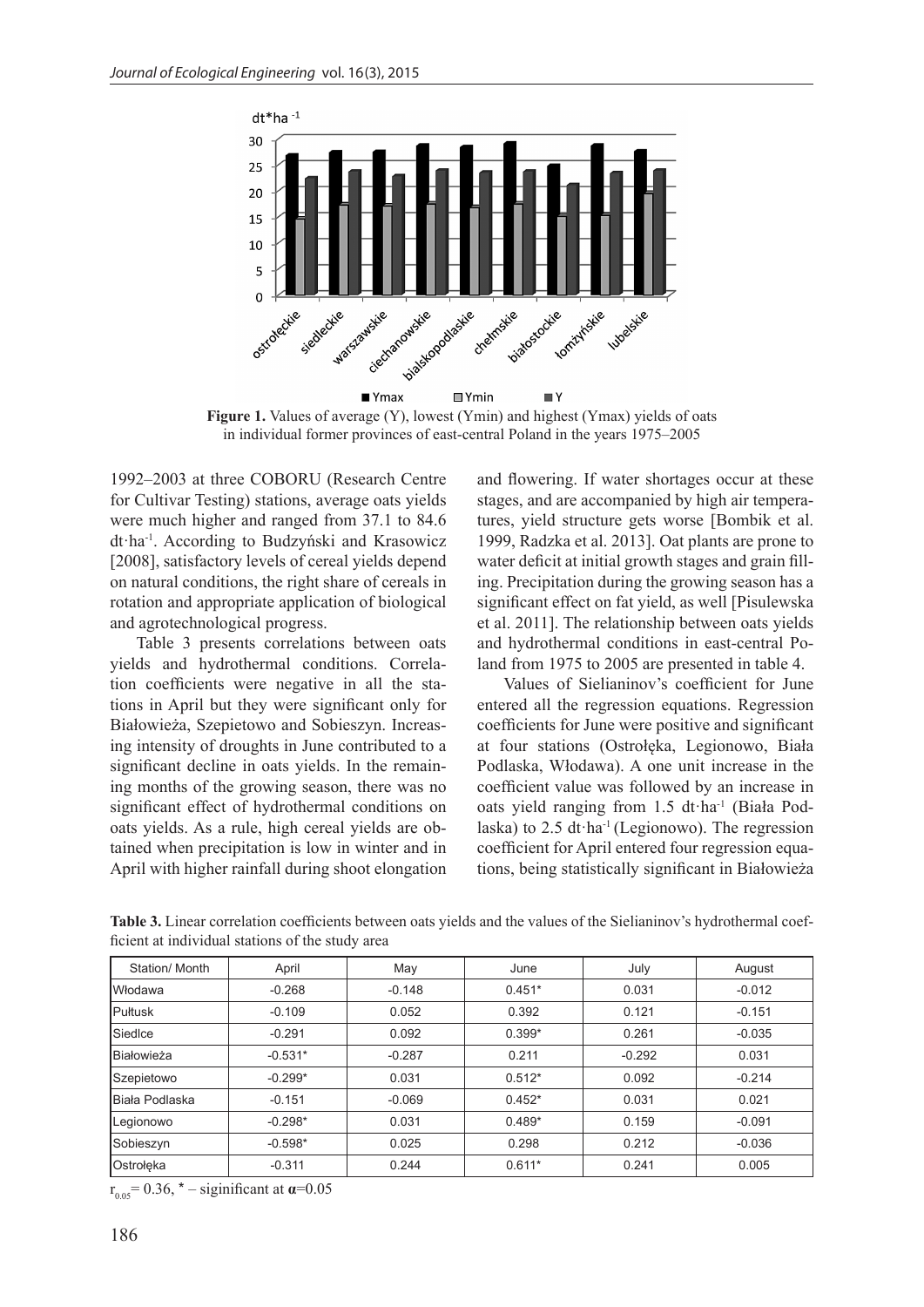| Station           | Regression equations                                                                                    | $R^2$ x100 |
|-------------------|---------------------------------------------------------------------------------------------------------|------------|
| Pułtusk           | $Y = 23.930 + 1.236V$ I-0.804IV<br>temp. 14.496* 1.835 -1.792                                           | 26         |
| Ostrołęka         | $Y = 17.453 + 1.754V1 + 1.137V + 0.711V11 -$<br>0.357IV<br>temp. 11.237* 3.577* 1.834 1.302<br>$-1.197$ | 50         |
| Legionowo         | $Y = 20.204 + 2.503V$<br>temp. 16.189* 3.016*                                                           | 25         |
| <b>Białowieża</b> | $Y = 25.685 - 1.431IV - 0.954V$<br>temp. 15.996* -2.731* -1.327                                         | 32         |
| Biała Podl.       | $Y = 22.923 + 1.486V$ l-0.954V<br>temp. 16.517* 2.485* -1.126                                           | 19         |
| Włodawa           | $Y = 21.534 + 1.568V$<br>temp. 22.300* 2.658*                                                           | 20         |
| Szepietowo        | $Y = 22.245 + 1.203V$ I-0.795IV<br>temp. 14.338* 1.967 -1.752                                           | 25         |
| Sobieszyn         | $Y = 23.402 + 0.549V - 0.79V + 0.594V$<br>temp. 17.535* 1.008 - 2.539* 1.192                            | 22         |
| Siedlce           | $Y = 22.923 + 1.486V$ l-0.954V<br>temp. 16.517* 2.485 -1.126                                            | 19         |

**Table 4.** The relationship between oats yields and values of Sielianinov's hydrothermal coefficient (April-June)

only. The hydrothermal conditions in the remaining months did not significantly affect oats yields. By contrast, Witkowicz et al. [2009] obtained higher yields in the growing season when precipitation was higher in April and May.

Variation in yield, described by means of equations of regression of oats yield on Sielianinov's hydrothermal coefficient, was accounted for from 19% (Siedlce, Biała Podlaska) do 50% (Ostrołęka). Analysis of linear correlation and methods of linear regression tend to be highly effective in forecasting oats grain yield and usable characteristics based on meteorological data [Michalski et al. 1999, Skowera and Kołodziej 2003]. By contrast, Dragańska et al. [2004] concluded that equations of weather-yield regression are of little use in assessing hydrothermal needs of oats.

# **CONCLUSIONS**

- 1. Oats yields in east-central Poland were negatively correlated with values of Sielianinov's hydrothermal coefficient in April. However, in June correlation coefficients were positive and, at most stations, statistically significant, which confirms a negative effect of drought in June on oats yield.
- 2. Analysis of regression equations demonstrated that oats yields were most often affected by hydrothermal conditions in April and June.

A one unit increase in Sielianinov's coefficient was followed by an increase in oats yield which ranged from 1.5 to 2.5 dt·ha<sup>-1</sup>. Although not significant, the values of hydrothermal coefficient for May and July entered the regression equations, too.

3. Variation in oats yield was from 16% (Pułtusk) to 71% (Szepietowo) due to the values of hydrothermal coefficient.

## **REFERENCES**

- 1. Bobrecka-Jamro D., Tobiasz-Salach R., Pilzło H. 1999. Ocena możliwości uprawy wczesnych rodów owsa w warunkach Beskidu Niskiego. Polskie Tow. Tech. Żywn. 1(18), 84–89.
- 2. Bombik A., Koc G., Starczewski J. 1999. Plonowanie podstawowych roślin uprawnych w zależności od przebiegu warunków meteorologicznych. Zesz. Nauk. AR w Szczecinie, 79, 20–37.
- 3. Budzyński W., Krasowicz S. 2008. Produkcja zbóż w Europie i w Polsce na przełomie XX i XXI wieku. Fragm. Agron. 1(97), 50–66.
- 4. Dragańska E., Kuchar L., Szwejkowski Z. 2004. Zastosowanie testu *Cross Validation* do weryfikacji modeli regresyjnych pogoda-plon na przykładzie pszenicy ozimej uprawianej w północno-wschodniej Polsce. Acta Sci. Pol., Agricultura 3(1), 29–36.
- 5. Gąsiorowska B., Cybulska A., Makarewicz A. 2011. Zawartość fosforu, potasu i wapnia w ziarnie wybranych odmian owsa siewnego. Medycyna Ogólna i Nauki o Zdrowiu, 17, 1, 17–22.
- 6. Górski T., Kozyra J., Doroszewski A. 2008. Field crop losses in Poland due to extreme weather conditions – case studies. In: S. Liszewski (Ed.) The Influence of Extreme Phenomena on the Natural Environment and Human Living Conditions; Łódzkie Towarzystwo Naukowe, 35–49.
- 7. Kędziora A. 2003. Ocena deficytów wodnych na obszarach rolniczych na przykładzie zlewni Wyskoć. In: Działalność naukowa PAN 15, 117–119.
- 8. Kołodziej J., Kulig B. 2007. Wpływ terminu i długości występowania faz rozwojowych na kształtowanie się plonu ziarna i wybranych cech owsa Acta Agrophysica, 9(2), 389–398.
- 9. Leszczyńska D. 2002. Uprawa owsa nieoplewionego – stan obecny i przyszłość. Pam. Puł. 130/II, 463–469.
- 10. Michalski T., Idziak R., Menzel L. 1999. Wpływ warunków pogodowych na plonowanie owsa. Polskie Tow. Techn. Żywn. 1(18), Kraków, 46–52.
- 11. Pisulewska E., Tobiasz-Salach R., Witkowicz R., Cieślik E., Bobrecka-Jamro B. 2011. Wpływ